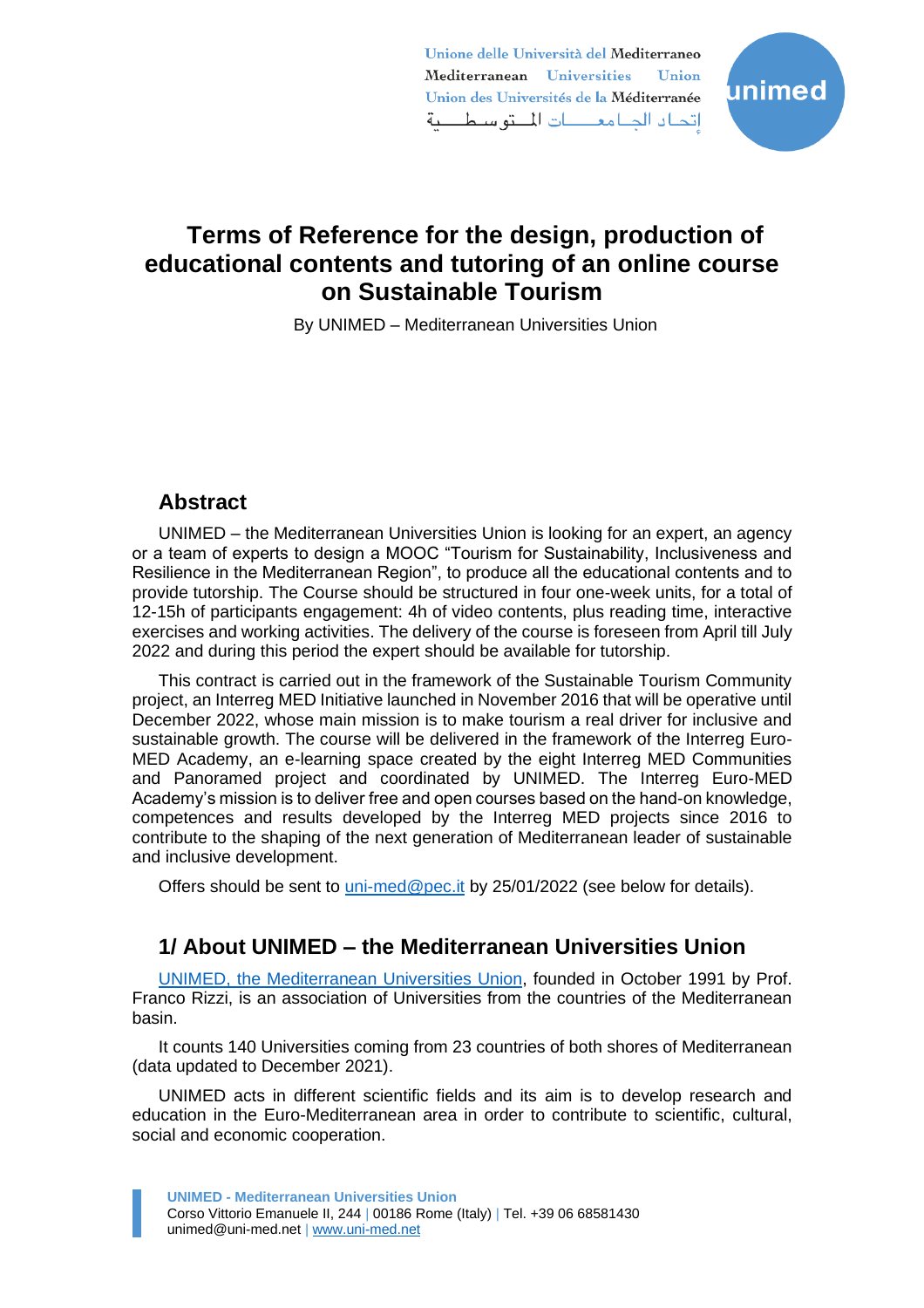Unione delle Università del Mediterraneo Mediterranean Universities Union Union des Universités de la Méditerranée إتحاد الجامعات المتوسطية



The image that better represents our association is that of a *University Without Walls*.

Through the many initiatives carried out over the two decades, UNIMED has promoted the collaboration between universities of the Mediterranean, becoming a point of reference of the international university cooperation.

# **2/ About the Sustainable Tourism Community**

Created in November 2016 within the framework of the Interreg MED Programme, the Sustainable Tourism Community has been renewed for a three-year period until December 2022 to make tourism a real driver for inclusive and sustainable growth.

The Community can now rely on 28 territorial cooperation projects and almost 400 organisations (public authorities, private companies, universities, NGOs and international organisations) active in 13 European countries to promote sustainable tourism by capitalizing on tools and good practices developed by its projects.

Most notably, the Community's members are leading the development of innovative tools to monitor the tourism industry, they are studying and testing new tourism models and they are actively engaging policy makers and managers in a constant dialogue to make tourism a real driver for inclusive and sustainable development. The main objective of this new phase of the Community is to influence economic and social development strategies to include sustainable tourism policies at regional, national and European level. To attain these renewed objectives the project partnership leading the Community has slightly changed to include a network association of regional policy-makers and to extend the geographical area to the Balkan region.

## **// Project Partners**

The MED Sustainable Tourism community is an Interreg MED Programme initiative coordinated by DIBA - Barcelona Provincial Council (Barcelona, Spain) in partnership with UNIMED - Mediterranean Universities Union (Rome, Italy), University of Thessaly (Thessaly, Greece), NECSTouR - Network of European Regions for Sustainable and Competitive Tourism (Brussels, Belgium), Plan Bleu UNEP MAP, the Regional Activity Centre of Mediterranean Action Plan (Marseille, France), Adriatic and Ionian Euroregion (Pula, Croatia), RDA Green Karst - Regional Development Agency (Pivka, Slovenia).

# **3/ About the MOOC "Tourism for Sustainability, Inclusiveness and Resilience in the Mediterranean Region"**

In the framework of an enhanced cooperation amongst the different Interreg MED Horizontal Projects, UNIMED has launched a joint initiative "The Interreg Euro-MED Academy": an e-learning platform hosting courses designed and produced by different partner organisations participating in an Interreg MED project.

Besides, UNIMED is coordinating the MOOC on "Tourism for Sustainability, Inclusiveness and Resilience in the Mediterranean Region" in close cooperation with the DIBA – Barcelona Provincial Council and NECSTouR the network of European Regions for sustainable and competitive tourism, with the support of the Urban Transports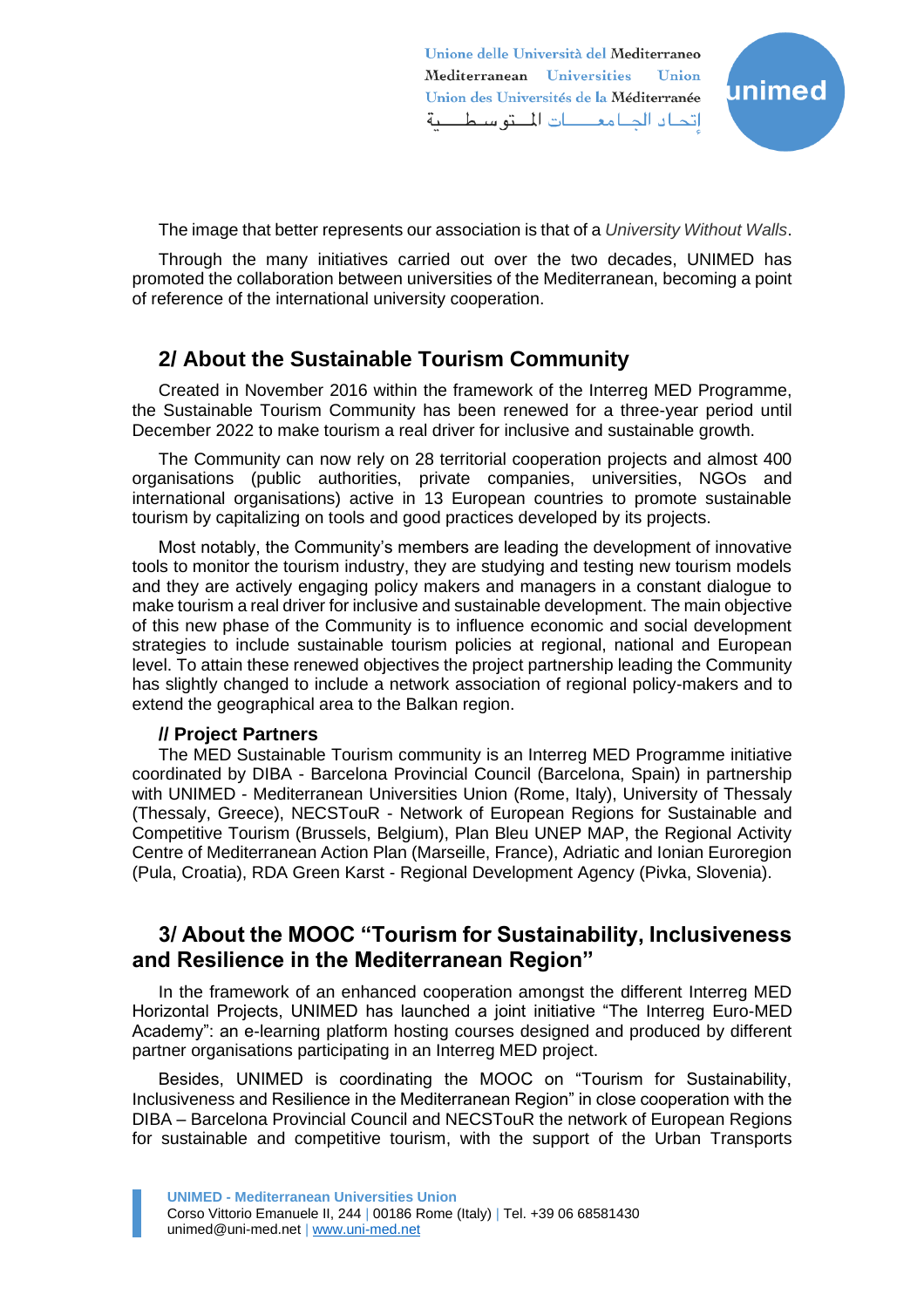Unione delle Università del Mediterraneo Mediterranean Universities **Ilpion** Union des Universités de la Méditerranée اتحاد الجامعات المتوسطية



Community and the Blue Growth Community. The official language of the Interreg Euro-MED Academy is English, but other languages might be added in translation.

## **// Who should attend**

A more inclusive and sustainable future in the Mediterranean will be built by the involvement of different stakeholders who share the same values, vision and willingness to build a better future, or as we like to call them: "Next Generation Mediterranean Leaders of Inclusive and Sustainable Development."

As tourism is a cross-cutting economic sector the module is most suitable for regional and local public authorities, destination management organisations, local public transport authorities, practitioners of the blue economy, community-based associations and NGOs, social entrepreneurs, edutainment companies and whoever might wish to be engaged in this sector.

Even though the module will provide some basic information about the fundamentals of Sustainable Tourism, we recommend the participation of mid-level career experts, civil servants and entrepreneurs to fully benefit from the exchanges and the hands-on experiences of territorial cooperation projects and practitioners. However, early career professionals can surely benefit from a unique opportunity to become part of a community of practice and to bring to the module a fresh look and enrich the exchanges.

#### **// Learning outcomes**

What is Sustainable Tourism in theory and practice, with some concrete examples from territorial cooperation projects active in the Mediterranean region and from the main regional stakeholders.

\_ You will learn some guiding principles and acquire the hands-on experience necessary to set up, manage and lead projects on sustainable tourism rooted on local communities' needs and embedded in international frameworks.

\_ Acquire knowledge on international frameworks such as the SDGs and the European Green Deal main features to embed your strategy into a wider framework to improve a community and/or an eco-system resilience and liveliness.

How to get the involvement of the strategic stakeholders around your project or initiative to promote sustainable tourism by orienting them towards the solution of local communities' real needs and problems.

\_ How to read present technologies and innovation trends to build smarter tourism destinations that have a lower environment and social footprint and that could eventually foster a more sustainable and inclusive development.

\_ How to ensure a sustainable transition towards a more sustainable and inclusive model of tourism in your region by ensuring proper funding from public authorities (such as Next Generation EU) as well as from private investors.

## **// Format**

The learning module on sustainable tourism will be a blended course of pre-recorded lectures, reading suggestions, interactive exercises, live conferences and peer-to-peer exchanges about the future of sustainable tourism in the Mediterranean region. The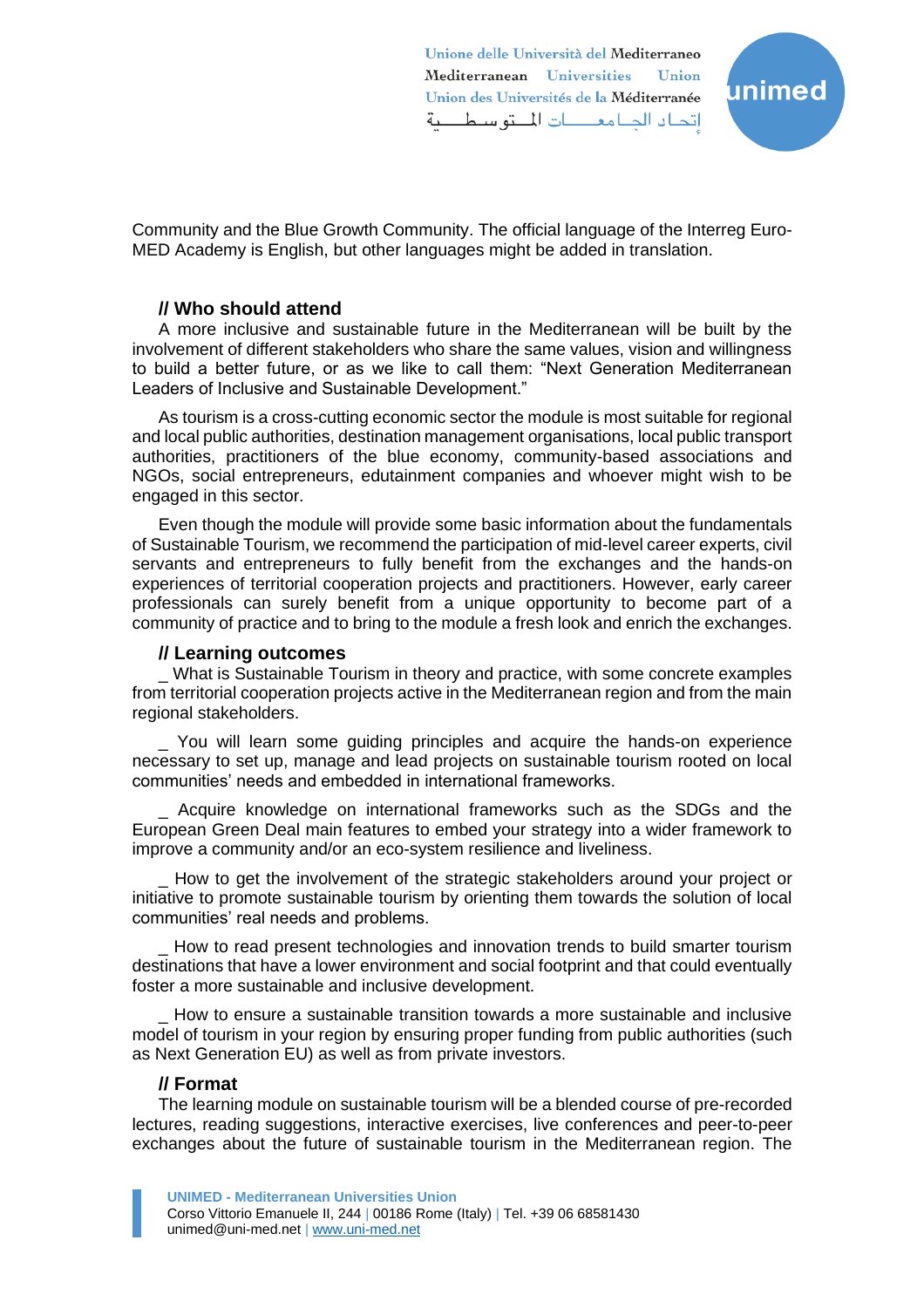Unione delle Università del Mediterraneo Mediterranean Universities Union Union des Universités de la Méditerranée اتحاد الجامعات المتوسطية



module will be enriched by live-conferences with guest speakers from public authorities and private sector, who will shed some light on the ongoing trends and challenges of sustainable tourism. Besides, members of the Interreg MED Communities of practice on sustainable tourism, urban transports and blue growth will share with the participants their hands-on experience on territorial cooperation projects.

To encourage the participation of active learners, the module is structure in four units of one week each, for a weekly engagement of 3h (1h video contents and 2h of reading time and exercises) for a total of 12h. Besides, participants are warmly encouraged to attend live conferences with guest speakers to discover real on-the-ground cases and to exchange with strategic stakeholders. Finally, to facilitate peer-to-peer exchanges and networking amongst learners, we will organise virtual meetups. (See Annex A for a provisional Storyboard)

#### **// Structure of the module**

The module should address the following topics tackled at least in a one-week unit:

\_ Unit #1: **What is sustainable tourism**. Some fundamentals about sustainable tourism: definitions and implementations

\_ Unit #2: **International frameworks for sustainable tourism**. How can tourism help reach the objectives such as SDGs and European Green Deal?

\_ Unit #3: **What is a smart Tourism Destinations and how to structure it?**. How can innovation, digitisation, green and blue economy and sustainable mobility contribute to a more sustainable tourism industry?

\_ Unit #4: **Funding the transition to a Sustainable Tourism model**. How to make sure that the transition towards a more sustainable model of tourism is feasible and sustained by proper funding coming both from public and private sector?

## **4/ Scope of work**

In the framework of the Sustainable Tourism project and view of its engagement for the Interreg Euro-MED Academy, UNIMED is looking for a provider to:

**a/ Design the structure of the four-week learning module** "Tourism for Sustainability, Inclusiveness and Resilience in the Mediterranean Region" based both on the guidelines briefly introduced above and on a dialogue with UNIMED and its project partners.

**b/ Produce all the educational materials** needed for the course/learning module in English (proof-read), such as:

\_ Producing and editing (support and training can be provided if needed) video lectures. An estimated number of 20-30 video-lessons of 7'-15' each, one per day of course; plus a short video introduction and video wrap-up of every one-week learning unit. (See Annex #1 for more details).

\_ Providing the video lessons' transcripts as they will be available as a support for the participants (as subtitles and/or a file to download).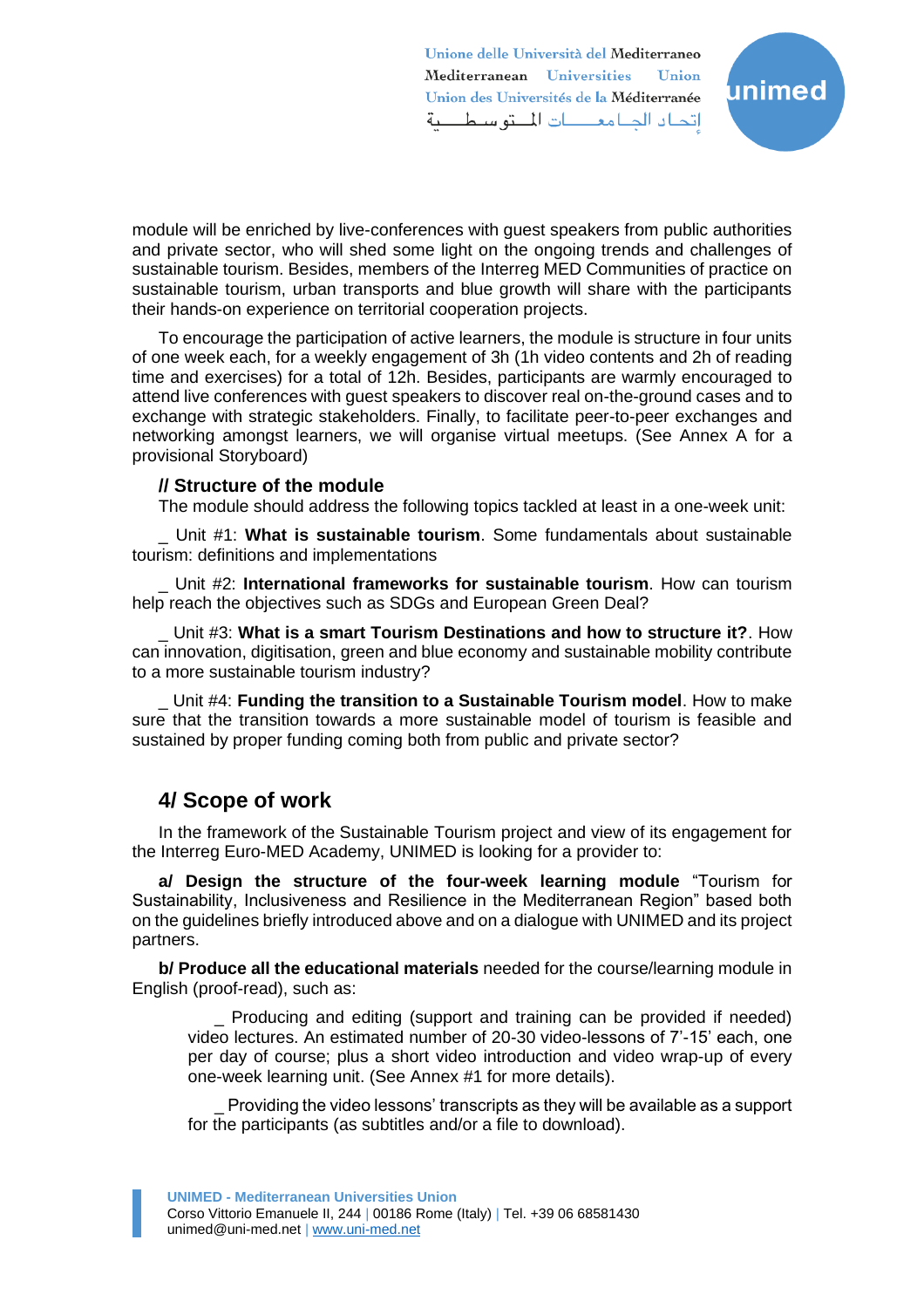Unione delle Università del Mediterraneo Mediterranean Universities **Ilnion** Union des Universités de la Méditerranée إتحاد الجامعات المتوسطية



Design the interactive activities to be implemented in this course to keep the participants engaged such as: participants self-assessment activities; brief knowledge checks; exercises; tests; etc.

**c/ Design and implement the evaluation plan** to assess the level of engagement and comprehension of the courses delivered. More specifically the selected provider should provide:

\_ A description of the criteria to be used to grade the exercises / knowledge tests and to issue eventually the certificates: one just for the participation and one that certifies the completion of knowledge tests as well. For example, which video contributions are compulsory and which are optional; how many points, if any, are to be assigned to every exercise, etc.

\_ Drafts of the knowledge tests ready to be transferred into a digital format. To have an idea of the kind of activities that can be done online please refer to the following websites: **H5P.org or [Genial.ly](https://genial.ly/)** 

**d/ Providing tutorship**: for at least six weeks the assigned provider/s will be available to answer to participants questions via the course forum. Besides, provider/s should also be available to participate in one/two live events to meet the participants.

## **5/ Deliverables and deadlines**

#### **Step #1: meeting with the MOOC partner organisations**

Within a couple of weeks from the awarding of the contract, UNIMED will organise a meeting with the selected provider together with the MOOC partner organisations to better define the exigences and expectations concerning the MOOC "Tourism for Sustainability, Inclusiveness and Resilience in the Mediterranean Region".

Based on the results of the meeting the selected provided will work on a syllabus, evaluation plan and a Storyboard for the course.

#### **Step #2: approval of the syllabus, evaluation plan and storyboard**

The selected provider will present its proposal for a syllabus, storyboard and evaluation plan to UNIMED and the MOOC's partner organisations.

Upon approval by UNIMED and its partners the provider will start producing the educational materials and interactive activities.

### **Step #3: setting up a common digital workspace and explanation on the tools made available to produce the contents. methodology and discussing the mission**

UNIMED and the selected provider will have a meeting to kick off the production of the contents and setting up a common protocol to share documents and information. More specifically the parties will:

\_ define a common working methodology to share information and to monitor the progresses of the mission

- \_ set up a shared digital workplace
- set up an operational timeline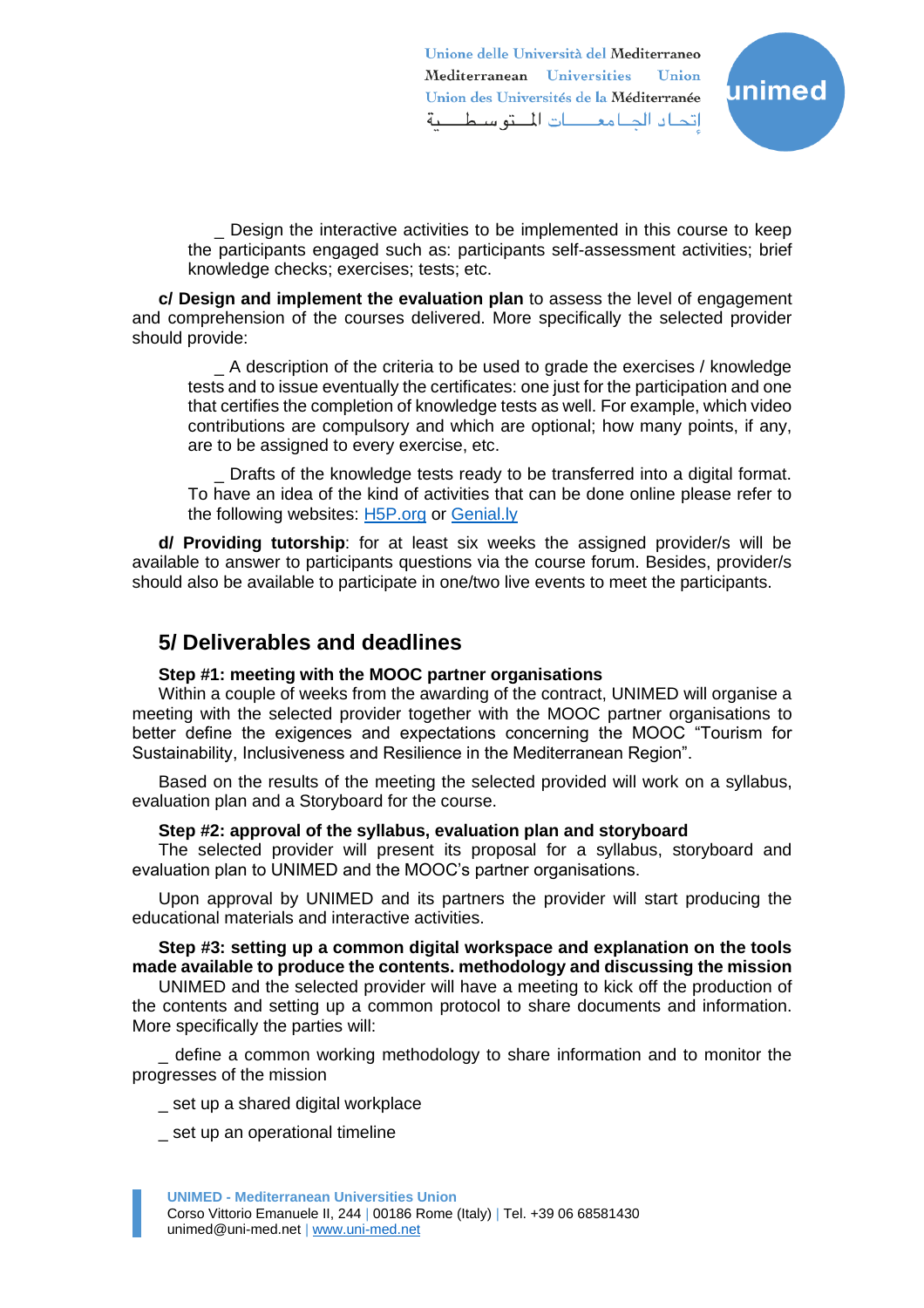Unione delle Università del Mediterraneo Mediterranean Universities Union Union des Universités de la Méditerranée اتحاد الجامعــــات المــتوسـطـــية



introduction of the tools made available to produce the contents, namely: Moodle, H5P.org, genial.ly and Screencast-O-Matic (the tool to self-shoot tool, edit and host the video contributions).

assessing the training needs and support that the selected provider needs

## **Step #4: content production**

The provider will produce all the contents agreed upon in the storyboard: video contributions and exercises.

#### **Step #5: final Deliverables > end of March 2022**

- > Syllabus of the course properly edited and proof-read
- > Evaluation plan for the course
- > All the video lessons edited and uploaded on Screencast-O-Matic
- > Transcripts of all the video lessons in a simple Word document
- > Accurate descriptions of all the exercises and interactive activities

#### **Step #6: tutorship**

The selected provider/s will act as tutor for the whole duration of the course: from April to July 2022. As tutor, he/she will assess, if foreseen in the evaluation plan, the participants contributions and be available to answer the participants questions via the forum. The presence of the tutor might also be requested in one or two online events to exchange with the participants.

# **6/ Who can apply**

The call for experts is open to individuals, working alone or in a team, and to agencies with a proven experience in academic training and/or e-learning. The ideal candidate should:

**a/** Have a strong academic background and/or proven competences in sustainable tourism in the Euro-Mediterranean coastal areas

**b/** Be full proficiency in delivering courses and drafting educational materials in English

**c/** Have a relevant experience in teaching sustainable tourism-related courses, a previous experience in e-learning is a plus

**d/** Be able to self-shoot and edit video lessons in a very basic way (with a web camera and on online screen recording tool). The tools and specific training and support will be provided

**e/** The offer can be made by an agency, an individual expert and or a group of experts presenting one single offer. In the case the offer is made by a group of experts, the amount requested should not exceed the budget allocated for this Terms of Reference

**f/** Knowledge of Interreg MED Projects and initiative is a plus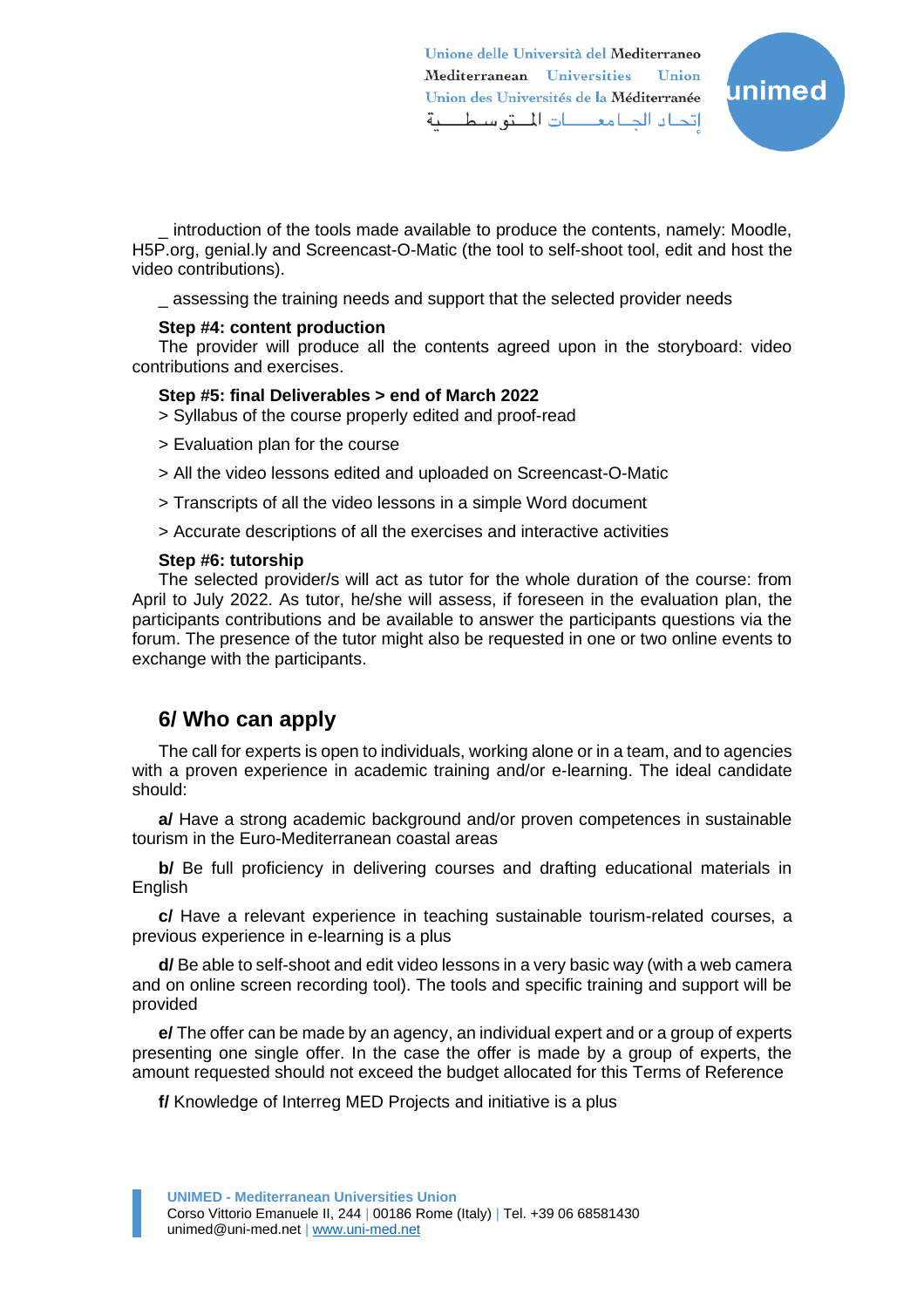Unione delle Università del Mediterraneo Mediterranean Universities **Ilpion** Union des Universités de la Méditerranée اتحاد الجامعــــات المــتوسـطـــية



# **7/ Intellectual propriety rights and Creative Commons licence**

The author of the contents will be the sole proprietary of the intellectual propriety rights, but he/she must agree to share the contents under the Creative Commons Licence "Attribution-NonCommercial 4.0 International [\(CC BY-NC 4.0\)](https://creativecommons.org/licenses/by-nc/4.0/)".

Under this licence users are free to:

- \_ Share: copy and redistribute the material in any medium or format
- \_ Adapt: remix, transform, and build upon the material
- \_ The licensor cannot revoke these freedoms as long as you follow the license terms.

Under the following terms:

Attribution: You must give appropriate credit, provide a link to the license, and indicate if changes were made. You may do so in any reasonable manner, but not in any way that suggests the licensor endorses you or your use.

\_ NonCommercial: You may not use the material for commercial purposes.

# **8/ Contract Period**

**Starting date of the assignment:** at the signature of the contract

**Finishing date of the assignment:** 30 JULY 2022

The contract could be extended till 30 December 2022 if needed to complete some foreseen activities due to force majeure.

# **9/ Form of Contract**

Goods or services ordered by the Sustainable Tourism consortium as a result of the bid shall be in accordance with the Sustainable Tourism project's conditions of contract. The Terms and Conditions are those of the contractor, which is UNIMED - Mediterranean Universities Union.

# **10/ Budget**

The total value of the contract (including any taxes and contributions) **shall not exceed 10.000 EUR**.

VAT exemption is applicable. For Italian providers, the VAT exemption is applicable according to the Article 72 of the Italian Law D.P.R. 633/72. Providers based in other countries must refer to the national legislation and indicate the applicable law. Any travel costs incurred while carrying out assignment(s) are covered directly by the provider.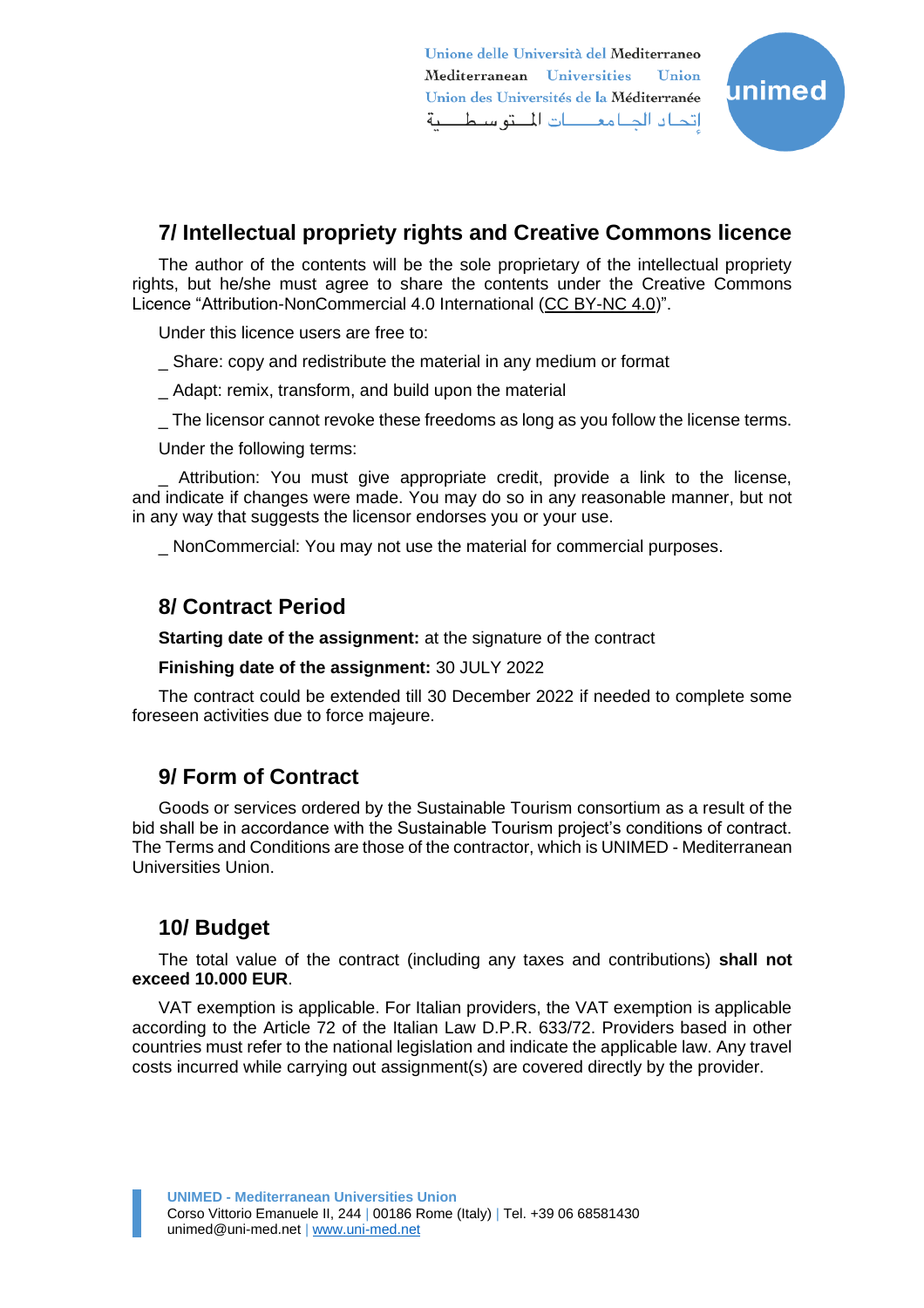Unione delle Università del Mediterraneo Mediterranean Universities Union Union des Universités de la Méditerranée اتحاد الجامعــــات المــتوسـطـــية



# **11/ Application procedure**

## **Offers should include:**

\_ CVs of relevant staff members(s) who will directly design the course, produce the educational materials and provide the tutorship

\_ reference projects

\_ a concept note describing the main features of the course they could deliver and tools that will be used to accomplish the tasks described in this Terms of Reference (max 2 pages)

\_ detailed financial offer for the implementation of the tasks

**Deadline for receipt of offers:** 25/01/2022

**Applications should be sent in English to:** [uni-med@pec.it](mailto:uni-med@pec.it)

# **12/ Selection Criteria**

The contract will be awarded to the bid offering best value for money (best pricequality ratio). The criteria for the selection of applications are:

\_ 30% price;

\_ 30% reference projects;

\_ 20% CVs of staff member(s) who will be directly involved in the execution of the contract;

\_ 20% concept note describing the main features of the intervention and the tools that will be used.

# **13/ The Debriefing**

Both successful and unsuccessful contractors who wish to have the opportunity of debriefing should contact Mr. Marcello Scalisi after award of the contract.

# **14/ Contact**

Marcello Scalisi

Director UNIMED - Mediterranean Universities Union Corso Vittorio Emanuele II, 244 | 00186 - Rome - Italy uni-med@pec.it | Tel. +39 06 68581430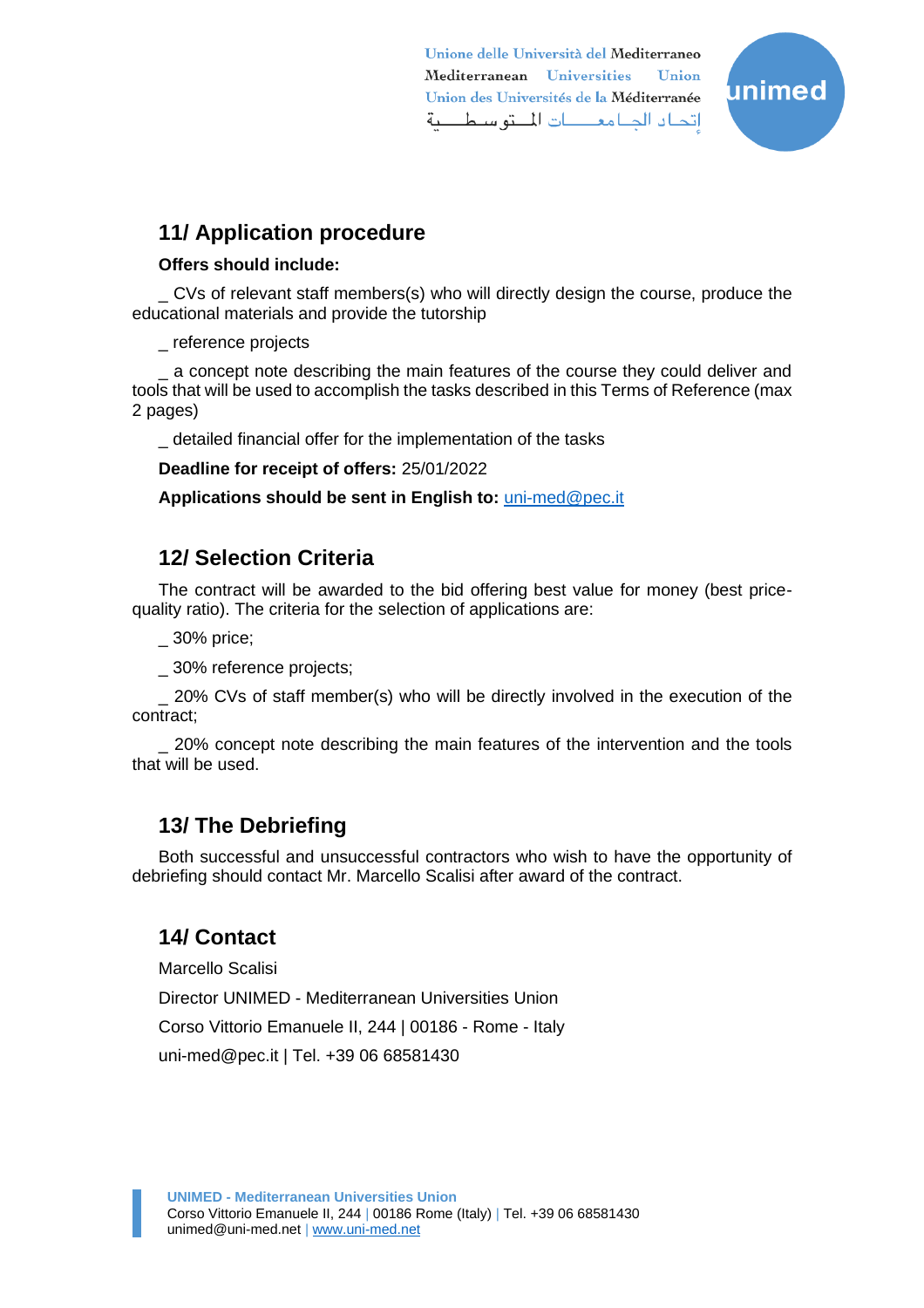Unione delle Università del Mediterraneo Mediterranean Universities **Ilpion** Union des Universités de la Méditerranée اتحاد الجامعــــات المــتوسـطـــية



# **ANNEX #1: proposal for a learning module storyboard**

# **0/ Introduction**

0/ **TITLE** (10 words max)

0.1.a/ **video teaser / welcome** of the Learning Module about the whole learning module 90''-120'' seconds (it can be done by the education director and not necessarily by the main trainer)

0.1.b/ **video teaser of live events** 40'' - 90'' seconds to present the live events: who will be the guest speakers and which subjects and case studies will be addressed

## 0.2/ **Syllabus**

- FORMAT //400-500 characters// Describe in few lines how the module is structured. For example what the minimum required engagement from the participants (in terms of time), if there are live lectures, tutoring, virtual meetups…
- WHY ATTENDING //400-500 characters// Focus on what makes this module more attractive and different from what can be find on the market (doing some benchmarking can help in writing this part), or if there is nothing compare to this module explain why they should be so smart and not missing this opportunity.
- WHO SHOULD ATTEND //1000-1500 characters// Build the argument to convince the most important target audience/s (no more than three otherwise is not credible) to participate. Describe as well the target audience in details so as they can recognize themselves…
- LEARNING OUTCOMES //1000-1500 characters// Be specific about what the participants will learn in attending and validating this module. Remember that a training is or it should be a transformative experience so participants should not get out from the course at they got in, but they bear something with them that they have found in the courses.
- LEARNING EXPERIENCE //1000-1500 characters// Be specific about the learning methodology: who are the lecturer/trainers (at least some hints about the profile we are looking for); there will be live lectures, tutoring, virtual meetup, practical exercise, peerlearning opportunities, case studies presentations?
- TRAINERS: education team bionotes
- EVALUATION PLAN: what are the outputs the participants have to produce to get

## 0.3/ Presenting the **education team**: thumbnail picture + bionote

- Partners in charge of the module
- Trainers/lecturer
- **Instructional designer**
- **Guest speakers**
- **Tutor**
- Facilitator

## 0.4/ **Certification**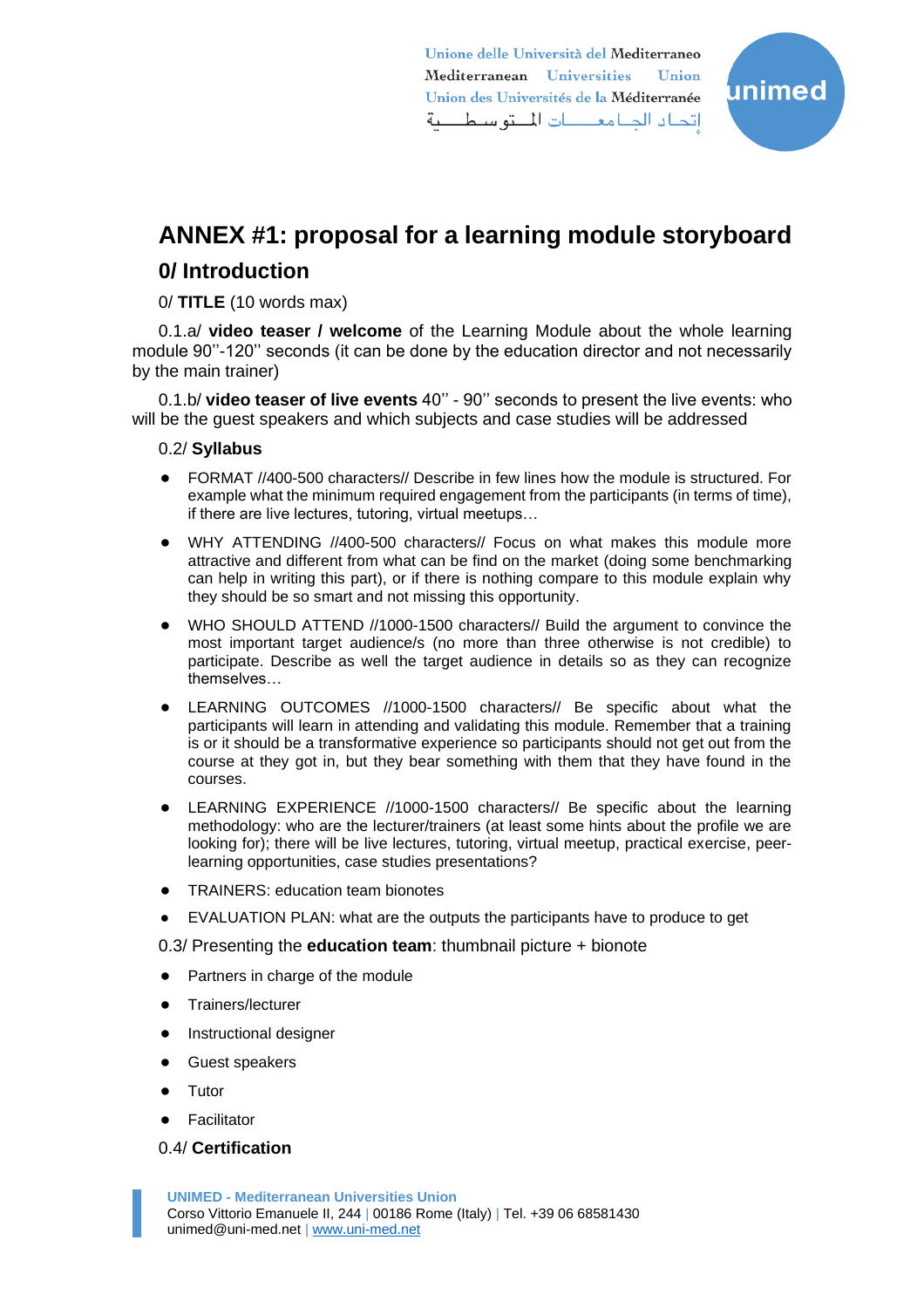Unione delle Università del Mediterraneo Mediterranean Universities Union Union des Universités de la Méditerranée اتحاد الجامعـــات المــتوسـطـــية



- Attendance certificate: just listen to the lectures, read materials and does the shortest knowledge check
- **Verified certificate:** participate in all the lectures, optional live events and pass all the tests
- Explain how you will assess the knowledge progress to deliver the certificate who will issue the

#### 0.5/ **Learners' engagement**

- 2h-3h of weekly engagement
- From 4 to 6 weeks
- 1h 1h30' video lectures per week
- Reading suggestions
- **Exercises**
- Knowledge tests:
	- o compulsory knowledge check 1'-2' minutes per day
	- o weekly course assessment for certificate 10'-15' minutes per week
	- o final test: 30' minutes

#### 0.6/ **highlights** of the training materials

- how many hours of video contributions
- which kind of interactive activities a knowledge assessment exercises
- how many live conferences and virtual meetups...

#### 0.7/ **Module index** / dashboard

- List of all the course
- List of all the live conferences
- List of all the meetups

#### 0.8/ **Participants' presentation**

- Every participant is invited to introduce him/herself in a forum
- Every module can choose how much participants can/should say about themselves

0.9/ **Participants self-assessment**: ask learners to assess their level of knowledge concerning key aspects of the course they are going to attend. Short and easy activity 30'' – 60''seconds.

## 0.10/ **Enroll**

#### 0.11/ **Accept code of conduct**

See example here<https://www.edx.org/edx-terms-service>

0.12/ Technical requirements for using the platform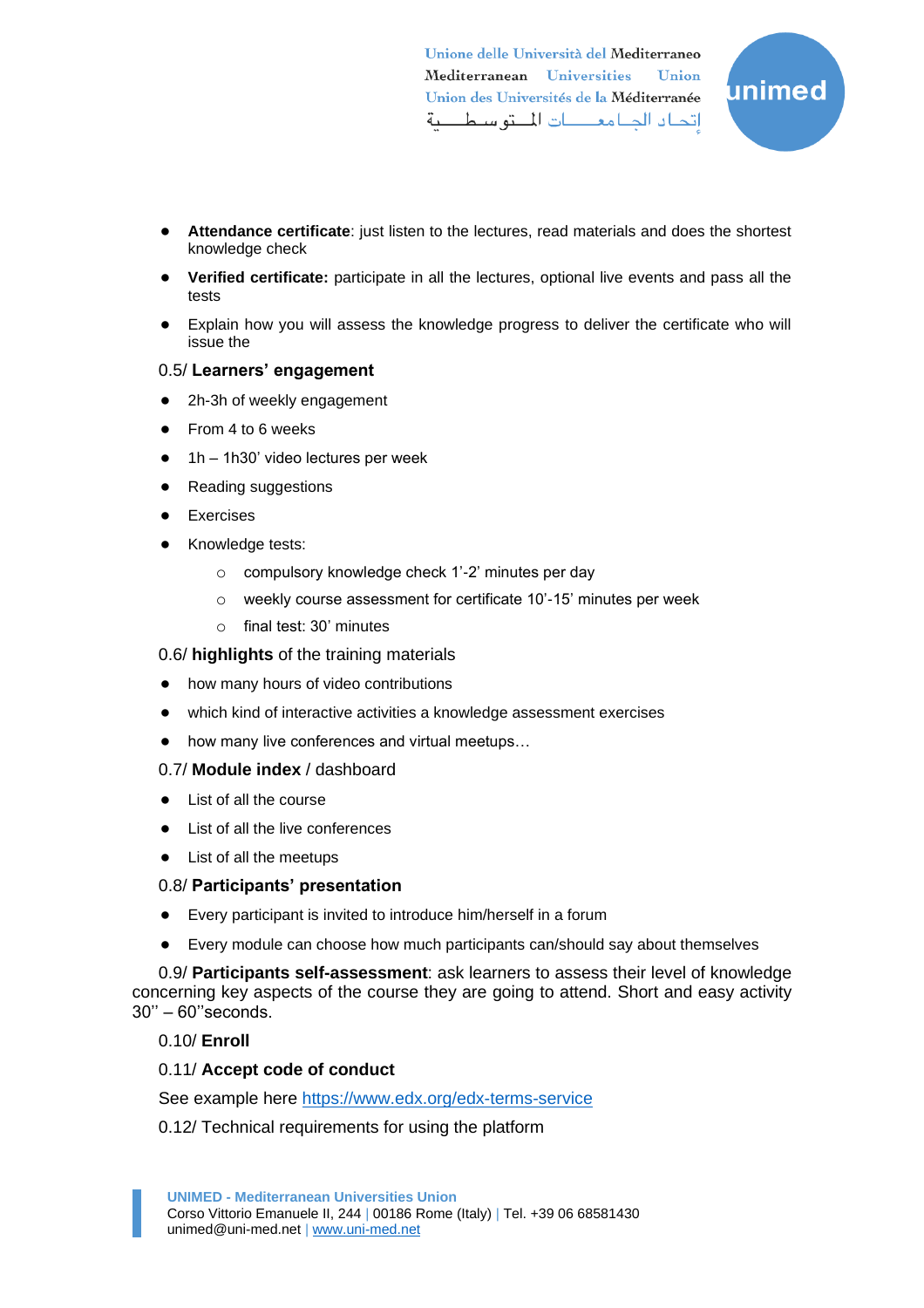Unione delle Università del Mediterraneo Mediterranean Universities Union Union des Universités de la Méditerranée اتحاد الجامعــــات المــتوسـطـــية



# **1/ Average weekly program**

1.0/ **Introduction** of the week:

- $\bullet$  Video 60" 90" seconds + short text explaining the contents and issues that will be addressed and the activities (exercises, project activity, exams, etc)
- launch of a project activity to do for the whole week (not necessary)

## 1.1/ **DAY #1**

- 1.1.1/ video lecture 7 minutes 12 minutes
- if it is 12 minutes it can also be split in two
- transcript of video lecture in English
- the lecture can be translated into local languages and recorded and distributed as audio podcast
- credits of the photos and illustrations

1.1.2/ **Summary points**: the video lecture should be summarised and all the infographics made available

1.1.3/ **Knowledge check**: 2 or 3 questions to help the learner remember the lecture (compulsory to access the next level, but not for the verified certificate)

1.1.4/ **reading suggestion**: it can be the bibliography of the course and links to articles, essays, news and videos accessible online and/or publications by the MPs

- 1.2/ DAY #2 (as above)
- 1.3/ DAY #3 (as above)
- 1.4/ DAY #4 (as above)
- 1.5/ DAY #5 (as above)

1.6/ **Weekly course assessment** (necessary for the verified certificate):

- it is a knowledge check at the end of every week to assess that the knowledge and skills have been acquired properly
- necessary for the certification, if it is not completed the learners can access the contents of the next week and obtain the attendance certificate.
- Duration 10'-15' minutes
- Review of the weekly activity: peer review or by tutor/trainer

## 1.7/ **Participants' self-assessment and feedback**:

● ask participants to assess their learning progress and experience and also the quality of the course. It should not be too complex and should not last more than 2 minutes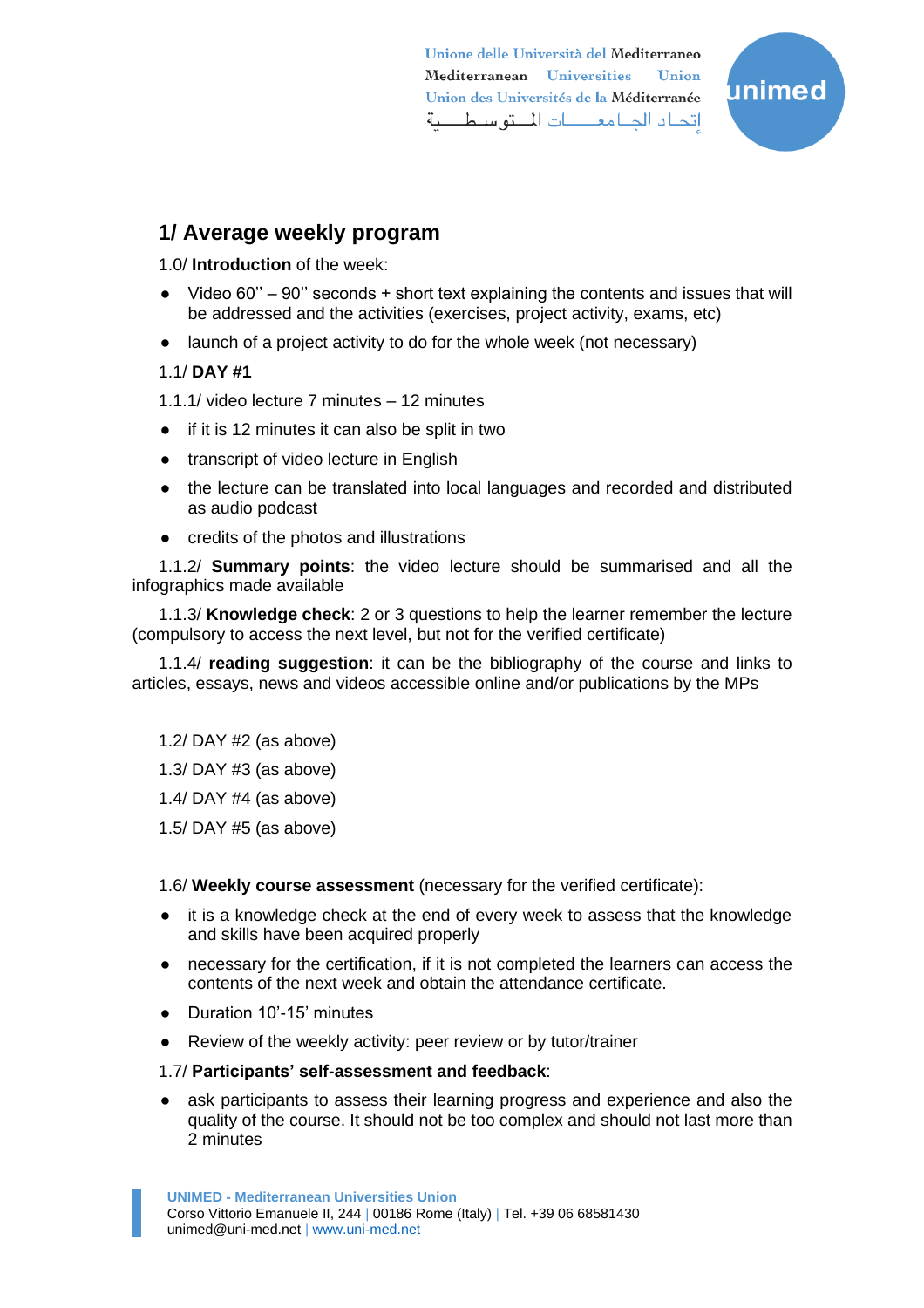Unione delle Università del Mediterraneo Mediterranean Universities **Ilpion** Union des Universités de la Méditerranée اتحاد الجامعات المتوسطية



1.7/ **conferences and meetups** // can be done on a weekly basis but no more than one live conference and one meetup per week

# **2/ Conclusions and final knowledge test**

2.0/ **Video wrap-up and way forward**: 60'' - 90'' seconds by the same person who made the introduction/welcome video 0.1, to thank for the attention, to summarize the main learning outcomes and to show the way forward (announcing other learning modules or calling for joining the Interreg MED Academy newsletter…)

2.1/ **Participants self-assessment** 60'' - 90'' seconds

- Ask participants to assess the quality of the course
- Ask participants to assess how much they have learned in the whole course

2.2/ **Final knowledge assessment** 30' minutes (necessary for the verified certificate)

- It covers the whole learning modules (all the week) it has to be interactive and throughout but also rewarding
- An evaluation module is made up of 10 to 20 items that should cover all aspects of the course. In the course summary, remember to include information about the exam format and time allowed. Begin the exam with questions which are simple in both form and content to build up your learners' confidence. True/false or fillin-the- blanks are very much appreciated. Just after, you can include questions that are more difficult and require more time to answer. These could include matching sequences or ordered choice questions. Again, after these harder questions you should include content that is more "playful". For example, you can ask questions related to a video.
- Halfway through the exam include the first open question; it should be relatively short. Follow up with more difficult questions to challenge learners. If you want to, you can include a fun question to give learners a quick break. The last evaluation question is often also an open question. The learner knows how much time is left and can therefore organize their time accordingly to produce a structured response. This is an ideal time to ask a question that mobilizes both material covered during the course and the learner's general culture and personal opinion to allow learners to go beyond the strict boundaries of the course subject.